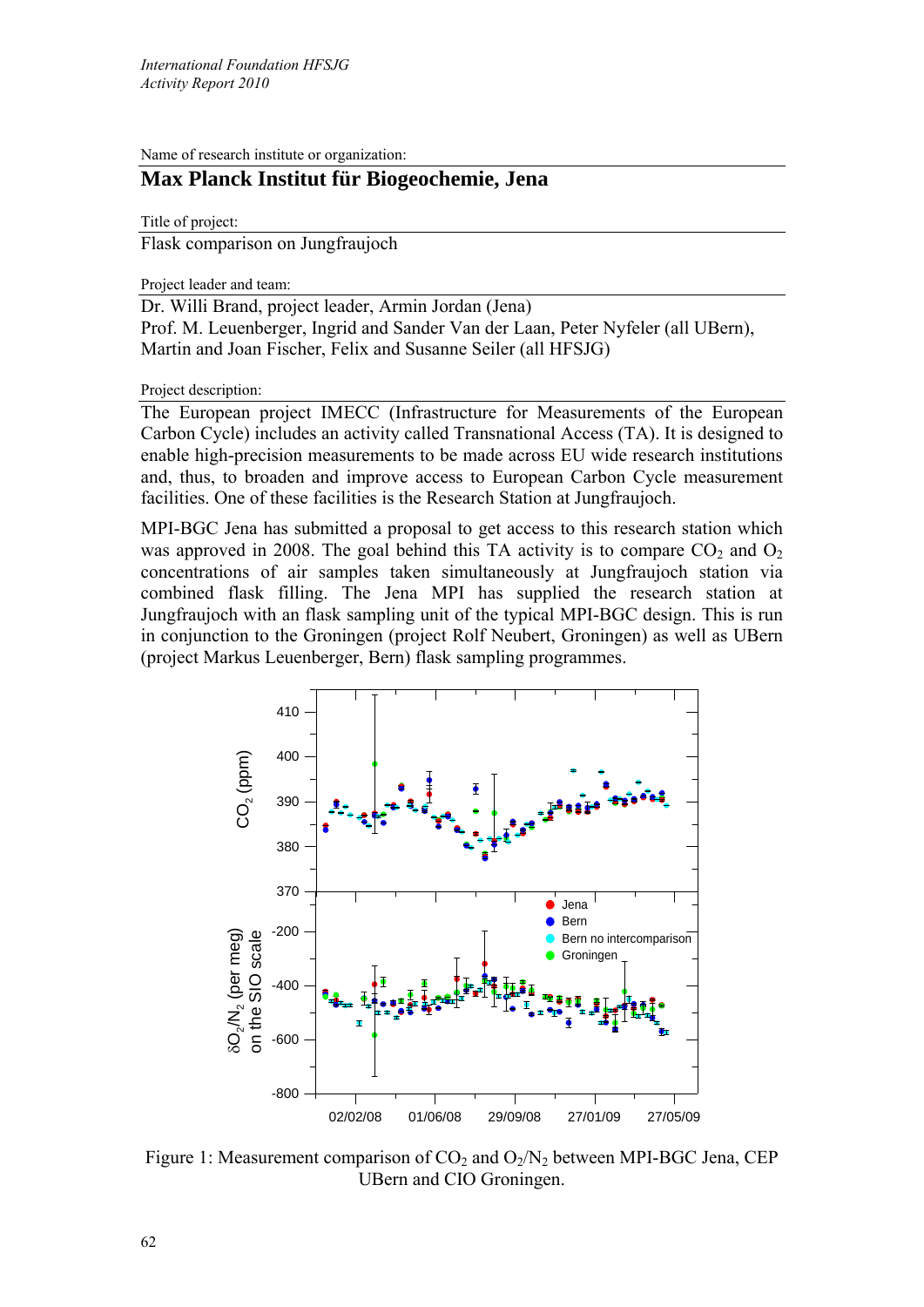Figure 1 presents results from the first 1.5 years of operation. The three laboratories capture the seasonal cycle as well as the absolute values consistently, confirming that both scales are well adjusted and have not drifted significantly during the comparison period. However, a number of issues regarding inconsistencies of the measurements became apparent in both species. The inter-laboratory differences are larger for  $O_2/N_2$ than for  $CO_2$ , reflecting the enhanced challenge to capture the small  $O_2/N_2$  variations, expressed in units of  $10^{-6}$  or per meg ( $\sim$ 4.8 per meg correspond to one O<sub>2</sub> ppmequivalent, which must be quantified versus the large  $21\%$  O<sub>2</sub> background). The sampling procedure was adjusted several times since it became clear that a precisely simultaneous flask filling was difficult to manage, owing to the different requirements of sampling volume and air pressure. The MPI-BGC Jena flask request a sampling pressure of about 1600 mbar whereas the Groningen and UBern flask are filled to about 960 mbar. Therefore, it was decided to fill the Jena flask separately from the Groningen and UBern flasks, which are filled together. However, the time of sampling remains the same for all flasks. Combined sampling is made every second week.

#### Key words:

Flask measurements, inter-comparison, oxygen and carbon dioxide measurements, Greenhouse gas

Collaborating partners/networks:

IMECC partners

Scientific publications and public outreach 2010:

## **Refereed journal articles**

Quesada CA, Lloyd J, Schwarz M, Patiño S, Baker TR, Czimczik C, Fyllas NM, Martinelli L, Nardoto GB, Schmerler J, Santos AJB, Hodnett MG, Herrera R, Luizão FJ, Arneth A, Lloyd G, Dezzeo N, Hilke I, Kuhlmann I, Raessler M, Brand WA, Geilmann H, Moraes Filho JO, Carvalho FP, Araujo Filho RN, Chaves JE, Cruz Junior OF, Pimentel TP and Paiva R Variations in chemical and physical properties of Amazon forest soils in relation to their genesis. Biogeosciences 2010, 7:1515-1542

W. A. Brand, Comments on "Discrepancies between isotope ratio infrared spectroscopy and isotope ratio mass spectrometry for the stable isotope analysis of plant and soil waters", Rapid Comm. Mass Spectrom. 2010, 24: 2687-2688

Giovanna Battipaglia, Veronica de Micco, Willi A. Brand, Petra Linke, Giovanna Aronne, Matthias Saurer, and Paolo Cherubini, Variations of vessel diameter and  $\delta^{13}$ C in false rings of Arbutus unedo L. reflect different environmental conditions, New Phytologist (2010) 188: 1099–1112

doi: 10.1111/j.1469-8137.2010.03443.x

Haiping Qi, Manfred Gröning, Tyler B. Coplen, Bryan Buck, Stanley J. Mroczkowski, Willi A. Brand, Heike Geilmann, and Matthias Gehre, Novel silver tubing method for quantitative introduction of water into high temperature conversion systems for stable hydrogen and oxygen isotopic measurements, Rapid Comm. Mass Spectrom. 2010; 24: 1821-18277

(http://www3.interscience.wiley.com/journal/123491150/abstract)

Magnus Wendeberg and Willi A. Brand, "Isotope ratio mass spectrometry (IRMS) of light elements (C, H, O, N, S): The principles and characteristics of the IRMS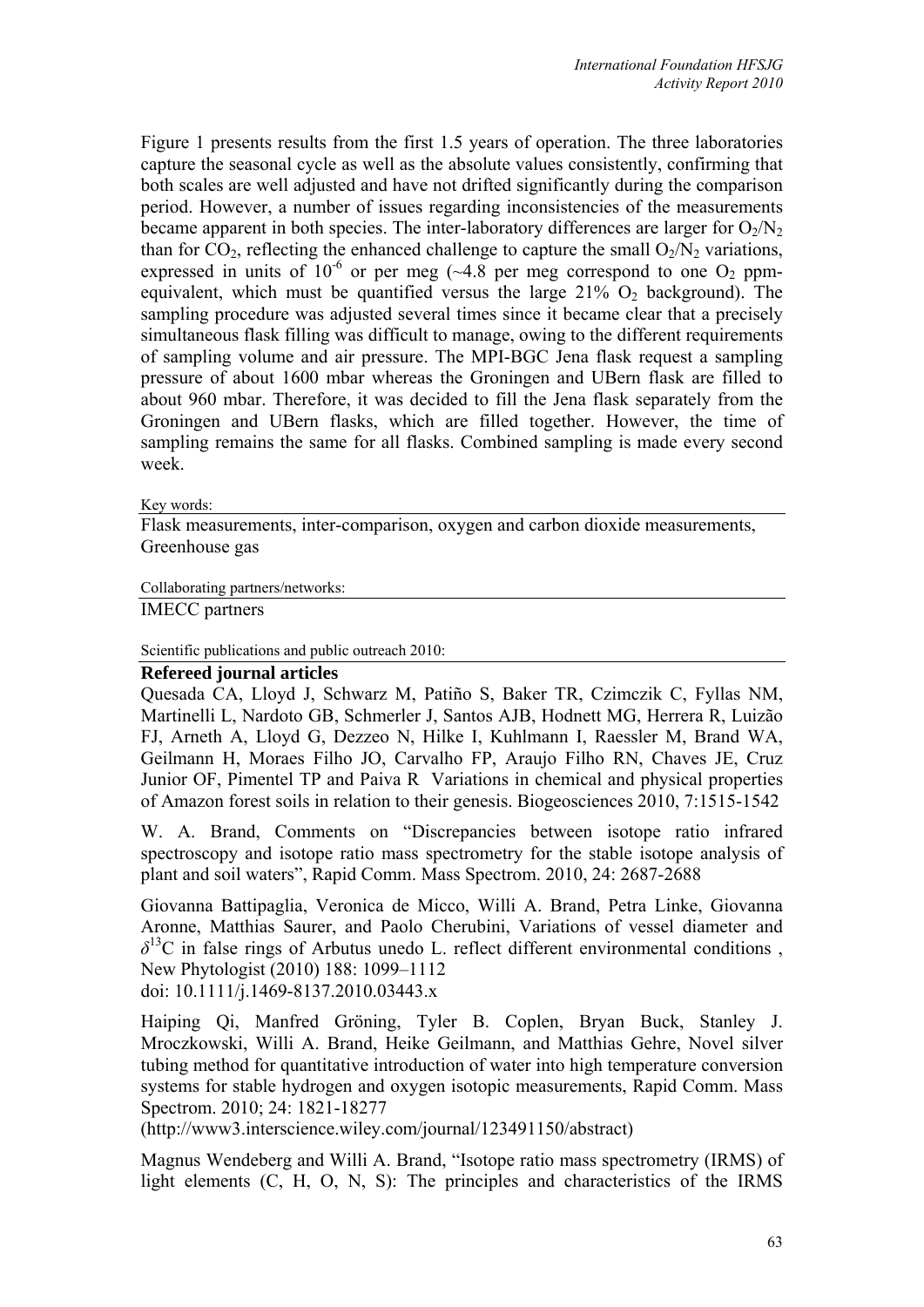instrument" in Encyclopedia of Mass Spectrometry Vol 5, ed. Diane Beauchemin and Dwight E. Matthews, Elsevier, Amsterdam (2010), pp 739-748; ISBN-13: 978-0080438047;

Willi A. Brand, Sergey S. Assonov, Tyler B. Coplen, Correction for the <sup>17</sup>O interference in  $\delta^{13}$ C determinations when analyzing CO<sub>2</sub> with stable isotope mass spectrometry, (IUPAC Technical Report), Pure Appl. Chem., 2010; 82 (8), 1719– 1733, (doi:10.1351/PAC-REP-09-01-05)

I. Vigano, T. Röckmann, R. Holzinger, F. Keppler, M. Greule, W.A. Brand, H. Geilmann, H. van Weelden, Water drives the deuterium content of the methane emitted from plants, Geochimica et Cosmochimica Acta 74 (2010) 3865–3873 (http://dx.doi.org/10.1016/j.gca.2010.03.030)

Thomas Röckmann, Catalina X. Gómez Álvarez, Sylvia Walter, Carina van der Veen, Adam G. Wollny, Sachin Gunthe, Günther Helas, Ulrich Pöschl, Frank Keppler, Markus Greule and Willi A. Brand, Isotopic composition of  $H_2$  from wood burning: Dependency on combustion efficiency, moisture content and  $\delta D$  of local precipitation, J. Geophys. Research 115 (2010), D17308, 1-11 (doi:10.1029/2009JD013188)

Lloyd J, Patiño S, Paiva RQ, Nardoto GB, Quesada CA, Santos AJB, Baker TR, Brand WA, Hilke I, Geilmann H, Raessler M, Luizão FJ, Martinelli LA and Mercado LM, Optimisation of photosynthetic carbon gain and within-canopy gradients of associated foliar traits for Amazon forest trees. Biogeosciences 2010; 7: 1833–1859, doi:10.5194/bg-7-1833-2010

### **Conference papers**

L. Huang, A. Chivulescu, C. Allison, G. Brailsford, W. A. Brand, M. Wendeberg, A. Bollenbacher, R. Keeling, I. Levin, M. Sabasch, M. Leuenberger, H. Mukai, T. Nakazawa, S. Aoki, R. Neubert, A. Aerts-Bijma, M. Verkouteren, J. White, B. Vaughn, S. Michel, L. Zhou, L.X. Liu, A Report of  $\delta^{13}C \& \delta^{18}O$  Measurements in NBS 19 and NBS 18 pure  $CO_2$ : Uncertainty in Traceability of  $CO_2$  Isotope Measurements, Proceedings of the  $15<sup>th</sup>$  IAEA/WMO meeting of  $CO<sub>2</sub>$  experts, Jena, Sept. 2009, WMO-GAW Report 194, ed. A. Jordan and W.A. Brand (2011) 169-175 (http://www.wmo.int/pages/prog/arep/gaw/gaw-reports.html)

Magnus Wendeberg, Juergen M. Richter, Michael Rothe, and Willi A. Brand, JRAS isotope reference: A generalized VPDB scale anchor for  $CO<sub>2</sub>$  in air?, Proceedings of the  $15<sup>th</sup>$  IAEA/WMO meeting of CO<sub>2</sub> experts, Jena, Sept. 2009, WMO-GAW Report 194, ed. A. Jordan and W.A. Brand (2011) 180-185

(http://www.wmo.int/pages/prog/arep/gaw/gaw-reports.html)

Address:

Max Planck Institut für Biogeochemie Hans Knöll Str. 10 07745 Jena Germany